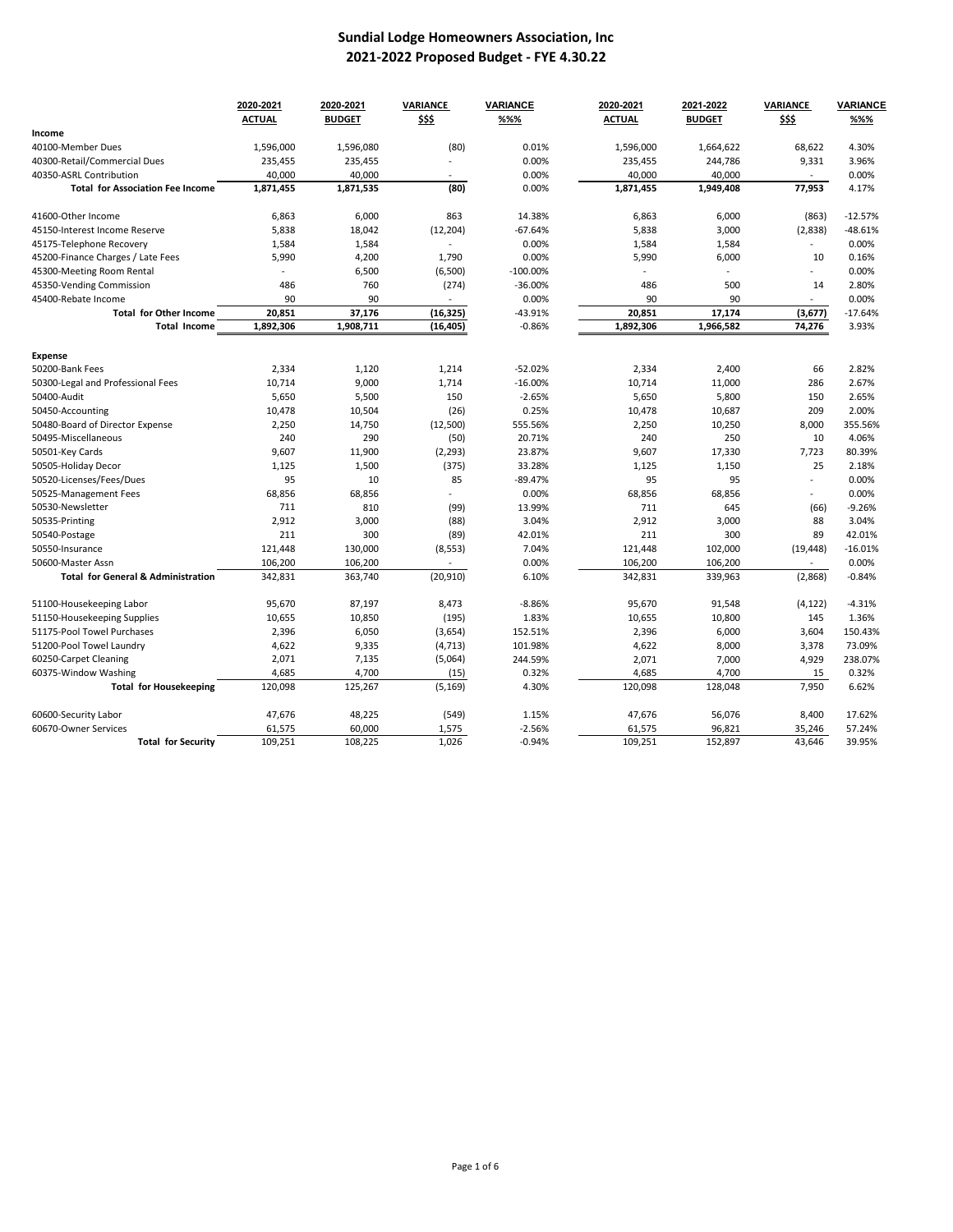## **Sundial Lodge Homeowners Association, Inc 2021-2022 Proposed Budget - FYE 4.30.22**

| 60025-Maintenance Labor                    | 250,644   | 250,291   | 353            | $-0.14%$           | 250,644           | 245,542                  | (5, 102)        | $-2.04%$          |
|--------------------------------------------|-----------|-----------|----------------|--------------------|-------------------|--------------------------|-----------------|-------------------|
| 60050-Programmed Maintenance               | 26,483    | 26,400    | 83             | $-0.31%$           | 26,483            | 27,200                   | 717             | 2.71%             |
| 60100-Landscape Labor                      | 6,035     | 5,942     | 93             | $-1.54%$           | 6,035             | $\overline{\phantom{a}}$ | (6,035)         | $-100.00%$        |
| 60108-HVAC Labor                           | 11,080    | 11,424    | (344)          | 3.10%              | 11,080            | $\overline{\phantom{a}}$ | (11,080)        | $-100.00%$        |
| 60110-HVAC Contract Repair                 | 7,775     | 8,125     | (350)          | 4.50%              | 7,775             | 8,000                    | 225             | 2.89%             |
| 60115-Fire Sprinklers                      | 5,385     | 5,400     | (15)           | 0.29%              | 5,385             | 5,500                    | 115             | 2.14%             |
| 60125-Furniture Repair Labor               | 579       | 711       | (133)          | 22.98%             | 579               |                          | (579)           | $-100.00%$        |
| 60130-Lighting Repair Labor                | 1,469     | 1,527     | (59)           | 4.00%              | 1,469             | ÷,                       | (1, 469)        | $-100.00%$        |
| 60135-Electrical Repair Labor              | 4,494     | 4,594     | (100)          | 2.23%              | 4,494             | ÷,                       | (4, 494)        | $-100.00%$        |
| 60138-Electrical Repair Contractor         | 672       | 1,105     | (433)          | 64.38%             | 672               | 690                      | 18              | 2.64%             |
| 60163-Plumbing Contractor                  | 6,987     | 7,025     | (38)           | 0.55%              | 6,987             | 7,200                    | 213             | 3.06%             |
| 60170-Parking-Grounds-Roads Labor          | 9,229     | 9,473     | (245)          | 2.65%              | 9,229             |                          | (9, 229)        | $-100.00%$        |
| 60170-Parking-Grounds-Roads- Contractor    | 2,000     | 2,000     |                | 0.00%              | 2,000             | 2,000                    | $\blacksquare$  | 0.00%             |
| 60190-Rental Equipment                     | 17,529    | 6,075     | 11,454         | $-65.34%$          | 17,529            | 20,216                   | 2,686           | 15.32%            |
| 60210-Pool & Spa Maintenance Labor         | 12,332    | 12,470    | (138)          | 1.12%              | 12,332            | 57,000                   | 44,668          | 362.22%           |
| 60215-Pool & Spa Contractor                | 1,398     | 1,070     | 328            | $-23.49%$          | 1,398             | 1,440                    | 42              | 2.97%             |
| 60260-Snow Removal Labor                   | 18,719    | 19,635    | (917)          | 4.90%              | 18,719            | 19,093                   | 374             | 2.00%             |
| 60350-Common Areas                         | 2,380     | 2,400     | (20)           | 0.84%              | 2,380             | 2,450                    | 70              | 2.94%             |
| 60400-Elevators                            | 23,777    | 9,475     | 14,302         | $-60.15%$          | 23,777            | 9,750                    | (14, 027)       | -58.99%           |
| 60450-Pest Control                         | 4,561     | 2,700     | 1,861          | -40.80%            | 4,561             | 2,800                    | (1,761)         | $-38.61%$         |
| <b>Total for Repairs &amp; Maintenance</b> | 413,526   | 387,842   | 25,684         | $-6.21%$           | 413,526           | 408,880                  | (4,646)         | $-1.12%$          |
|                                            |           |           |                |                    |                   |                          |                 |                   |
| 61100-Supplies-Building                    | 5,741     | 6,550     | (809)          | 14.09%             | 5,741             | 5,883                    | 142             | 2.46%             |
| 61120-Supplies-Grounds/Parking             | 3,853     | 4,440     | (587)          | 15.25%             | 3,853             | 3,949                    | 96              | 2.49%             |
| 61130-Supplies-Electrical                  | 3,959     | 4,950     | (991)          | 25.04%             | 3,959             | 3,995                    | 36              | 0.90%             |
| 61140-Supplies-Operating                   | 692       | 1,305     | (613)          | 88.58%             | 692               | 697                      | 5               | 0.71%             |
| 61145-Supplies - Fuel                      | 888       | 900       | (12)           | 1.31%              | 888               | 900                      | 12              | 1.31%             |
| 61150-Supplies-Pool                        | 13,621    | 12,000    | 1,621          | $-11.90%$          | 13,621            | 13,931                   | 310             | 2.27%             |
| 61160-Supplies-Paint                       | 1,143     | 1,425     | (282)          | 24.72%             | 1,143             | 1,173                    | 31              | 2.70%             |
| 61170-Supplies-Plumbing                    | 5,073     | 7,800     | (2, 727)       | 53.76%             | 5,073             | 3,404                    | (1,669)         | -32.89%           |
| 61180-Tool Supplies                        | 1,844     | 2,000     | (156)          | 8.47%              | 1,844             | 1,883                    | 39              | 2.10%             |
| 61190-Supplies - Water Softener            | 3,553     | 3,907     | (354)          | 9.97%              | 3,553             | 3,644                    | 91              | 2.57%             |
| <b>Total for Supplies</b>                  | 40,366    | 45,277    | (4, 911)       | 12.17%             | 40,366            | 39,458                   | (908)           | $-2.25%$          |
| 66100-Cable TV                             | 33,603    | 32,376    | 1,227          | $-3.65%$           | 33,603            | 34,965                   |                 | 4.05%             |
| 66200-Electric                             | 139,388   | 139,224   | 164            | $-0.12%$           | 139,388           | 143,570                  | 1,362<br>4,182  | 3.00%             |
|                                            |           |           |                | 8.64%              |                   |                          |                 |                   |
| 66300-Gas                                  | 99,950    | 108,583   | (8,632)        |                    | 99,950            | 102,288                  | 2,338           | 2.34%             |
| 66400-Internet                             | 20,096    | 24,000    | (3,904)        | 19.43%<br>$-4.97%$ | 20,096            | 20,000                   | (96)            | $-0.48%$<br>4.47% |
| 66500-Sewer                                | 80,434    | 76,440    | 3,994<br>23    |                    | 80,434            | 84,029                   | 3,594           | 2.91%             |
| 66600-Telephone                            | 8,673     | 8,649     |                | $-0.27%$           | 8,673             | 8,925                    | 252             |                   |
| 66700-Trash Removal                        | 12,459    | 9,000     | 3,459          | $-27.76%$          | 12,459            | 13,300                   | 841             | 6.75%<br>2.87%    |
| 66800-Water<br><b>Total for Utilities</b>  | 95,980    | 96,294    | (314)          | 0.33%              | 95,980<br>490,583 | 98,735<br>505,811        | 2,755<br>15,228 | 3.10%             |
|                                            | 490,583   | 494,566   | (3,983)        | 0.81%              |                   |                          |                 |                   |
| <b>Total Operating Expenses</b>            | 1,516,656 | 1,524,918 | (8, 263)       | 0.54%              | 1,516,656         | 1,575,058                | 58,402          | 3.85%             |
| 88000-Interest Expense                     | 10,421    | 10,419    | $\overline{2}$ | $-0.02%$           | 10,421            | 6,943                    | (3, 477)        | $-33.37%$         |
| 90000-Future Reserve Accrual               | 373,380   | 373,373   | 7              | 0.00%              | 373,380           | 384,581                  | 11,201          | 3.00%             |
| <b>Total NonOperating Exp</b>              | 383,801   | 383,792   | 8              | 0.00%              | 383,801           | 391,525                  | 7,724           | 2.01%             |
| <b>Total Expense</b>                       | 1,900,456 | 1,908,711 | (8, 254)       | 0.43%              | 1,900,456         | 1,966,582                | 66,126          | 3.48%             |
| <b>Net Income</b>                          | (8, 150)  | 0         | (8, 150)       |                    | (8, 150)          | $\Omega$                 | 8,150           |                   |
|                                            |           |           |                |                    |                   |                          |                 |                   |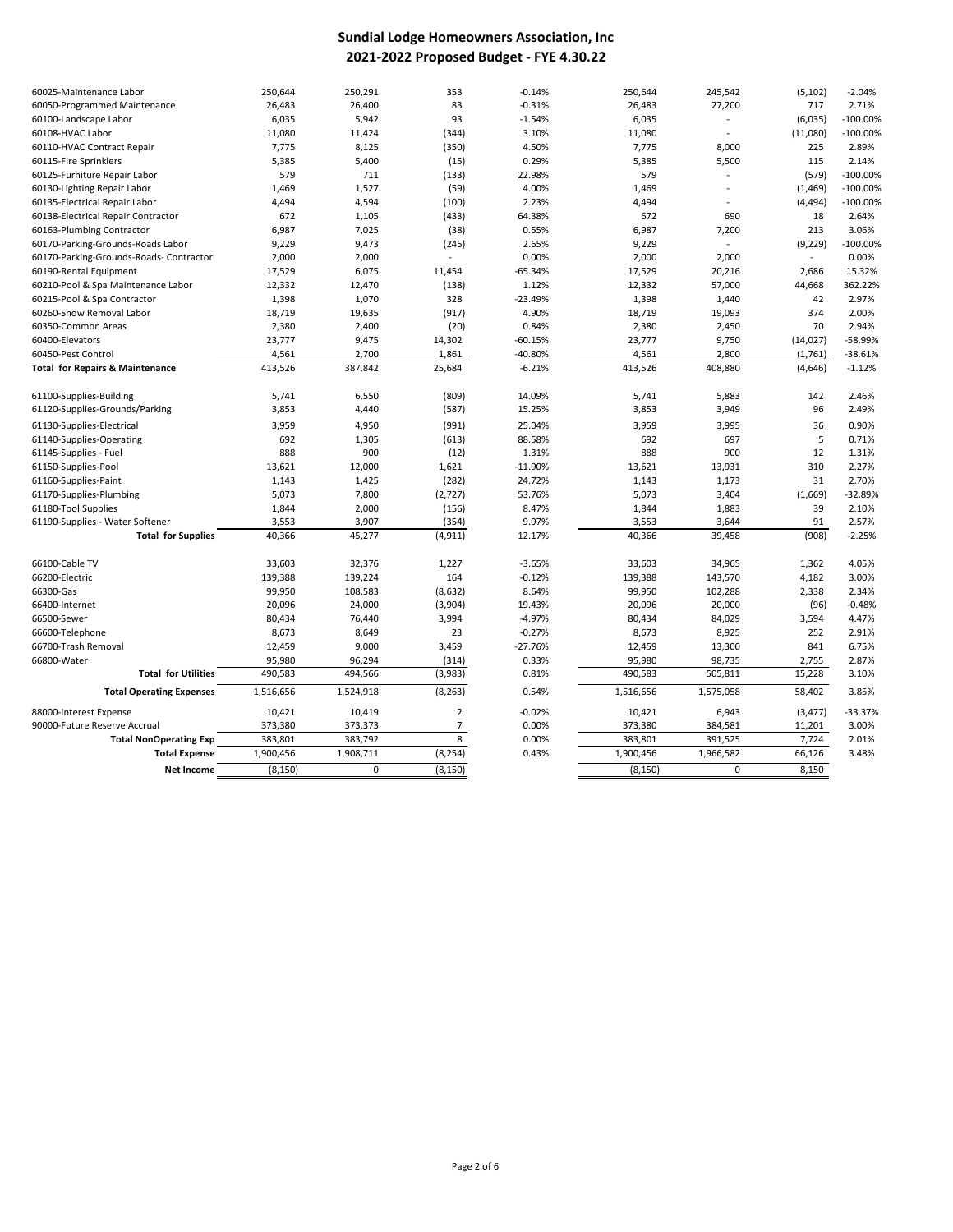# SUNDIAL LODGE HOA BUDGET 2021-22

# **CAPITAL RESERVE SCHEDULE/REPLACEMENT COST**

|                          |                                             | Estimated<br>Replacement | 2020 - 21     | 2021-22       |         |         |         |         |         |         |         |         |         |
|--------------------------|---------------------------------------------|--------------------------|---------------|---------------|---------|---------|---------|---------|---------|---------|---------|---------|---------|
| Category                 | ID# Component Name                          | Cost                     | <b>ACTUAL</b> | <b>BUDGET</b> | 2022-23 | 2023-24 | 2024-25 | 2025-26 | 2026-27 | 2027-28 | 2028-29 | 2029-30 | 2030-31 |
| Roofing                  | 101 Flat Roof - Tar and Gravel - Replace    | 16,000                   |               |               |         | 18,747  |         |         |         |         |         |         |         |
|                          | 105 Pitched Roof - Comp Shingle - Replace   | 447,480                  |               |               |         | 247,027 | 251,968 |         |         |         |         |         |         |
|                          | 110 Pitch Roof - Shingle                    | 25,000                   | 4,792         |               |         |         |         |         |         |         |         |         |         |
|                          | 120 Rain Gutters - Downspouts - Repair      | 2,500                    | 5,000         | 3,075         | 3,167   | 3,262   | 3,360   | 3,461   | 3,564   | 3,671   | 3,781   | 3,895   | 4,012   |
|                          | 121 Heat Tape Repairs                       | 3,000                    | 7,386         | 3,690         | 3,800   | 3,914   | 4,032   | 4,153   | 4,277   | 4,406   | 4,538   | 4,674   | 4,814   |
|                          | 122 Heat Tape - Eaves - Replacement         | 30,000                   |               |               |         |         |         |         |         |         |         |         |         |
|                          | 202 Balcony Balusters & Horizontal Framing  | 95,000                   |               |               |         |         | 96,000  |         |         |         |         | 23,370  | 80,235  |
|                          | 202 Balcony Top Logs and Wood Around Retail | 15,450                   |               |               | 17,747  |         | 19,572  |         | 20,764  |         | 22,689  |         | 24,071  |
|                          | 207 Metal Fencing - Repaint                 | 2,500                    |               |               |         |         |         |         | 3,100   |         |         |         | 4,012   |
|                          | 216 Interior Surfaces - Repaint             | 69,151                   |               |               |         |         |         |         |         |         | 92,934  |         |         |
|                          | 290 Stairwells - Repaint                    |                          |               |               |         |         |         |         |         |         |         |         |         |
| <b>Siding Materials</b>  | 390 Stone Veneer Siding - Clean/Seal        | 9,270                    |               | 10,440        |         | 10,861  |         | 12,458  |         |         |         | 14,022  |         |
|                          | 395 Concrete Pillar Sills - Repair          | 2,500                    |               |               |         |         |         |         |         |         |         |         |         |
| <b>Drive Materials</b>   | 401 Asphalt Drive - Remove and Repair       | 55,828                   |               |               |         | 55,828  |         |         |         |         |         |         |         |
|                          | 402 Asphalt Drive - Seal Coat and Repair    | 2,500                    |               |               | 3,097   |         |         |         |         |         |         |         | 3,924   |
| <b>Property Access</b>   | 502 Garage Doors - Replace                  | 10,000                   |               |               |         |         |         |         |         |         |         |         |         |
|                          | 507 Barrier Arm Operators - Replace         | 6,000                    |               |               |         |         |         |         |         |         | 9,076   |         |         |
|                          | 590 Garage Door Operator - Replace          | 2,300                    |               |               |         |         |         |         |         |         |         | 3,505   |         |
| Decking                  | 601 Concrete and Paver Walk - Repair        | 4,783                    |               |               |         | 5,604   |         |         |         |         | 6,429   |         |         |
|                          | 601 Pool Deck - Repair/Seal                 | 9,200                    |               |               |         | 10,779  |         |         |         |         |         | 14,333  | 1,444   |
|                          | 601 Upper Spa Deck - Seal                   | 1,000                    |               |               |         | 1,172   |         |         | 1,245   |         | 1,361   | 1,402   |         |
|                          | 602 Concrete and Paver Walk - Replace       | 150,000                  |               |               |         |         |         |         |         |         |         |         |         |
|                          | 602 Pool Deck - Replace                     | 100,000                  |               |               | 131,111 |         |         |         |         |         |         |         |         |
|                          | 602 Upper Spa Deck - Replace                | 20,000                   |               |               |         |         |         |         |         |         |         |         |         |
|                          | 603 Balcony Decks - Repair/Reseal           | 33,790                   |               |               |         | 40,347  |         |         |         |         | 48,176  |         |         |
|                          | 690 Forum Side Paver Deck - Resurface       | 165,000                  |               |               | 178,601 |         |         |         |         |         |         |         |         |
| <b>Mechanical Equip.</b> | 701 Boilers - Rebuild                       | 35,000                   |               |               |         | 41,008  |         |         |         |         |         |         |         |
|                          | 702 Boilers - Replace                       | 245,000                  |               |               |         |         |         |         |         |         |         |         |         |
|                          | 703 Water Heater - Replace Pool Room        | 900                      |               |               |         |         |         |         |         |         |         |         |         |
|                          | 704 Snow Melt Boiler - Replace              | 30,000                   |               |               |         |         |         |         |         |         |         | 46,739  |         |
|                          | 707 Elevators - Modernize                   | 240,000                  |               |               |         |         |         |         |         |         |         | 373,912 |         |
|                          | 709 Elevator Cabs - Remodel                 | 75,000                   |               | 75,000        |         |         |         |         |         |         |         |         |         |
|                          | 710 Emergency Generator - Replace           | 50,000                   |               |               |         |         |         |         |         |         |         | 77,898  |         |
|                          | 711 Chiller - Replace                       | 350,000                  |               |               |         |         |         |         |         |         |         |         |         |
|                          | 712 Cooling Tower - Replace                 | 175,000                  | 12,204        | 175,000       |         |         |         |         |         |         |         |         |         |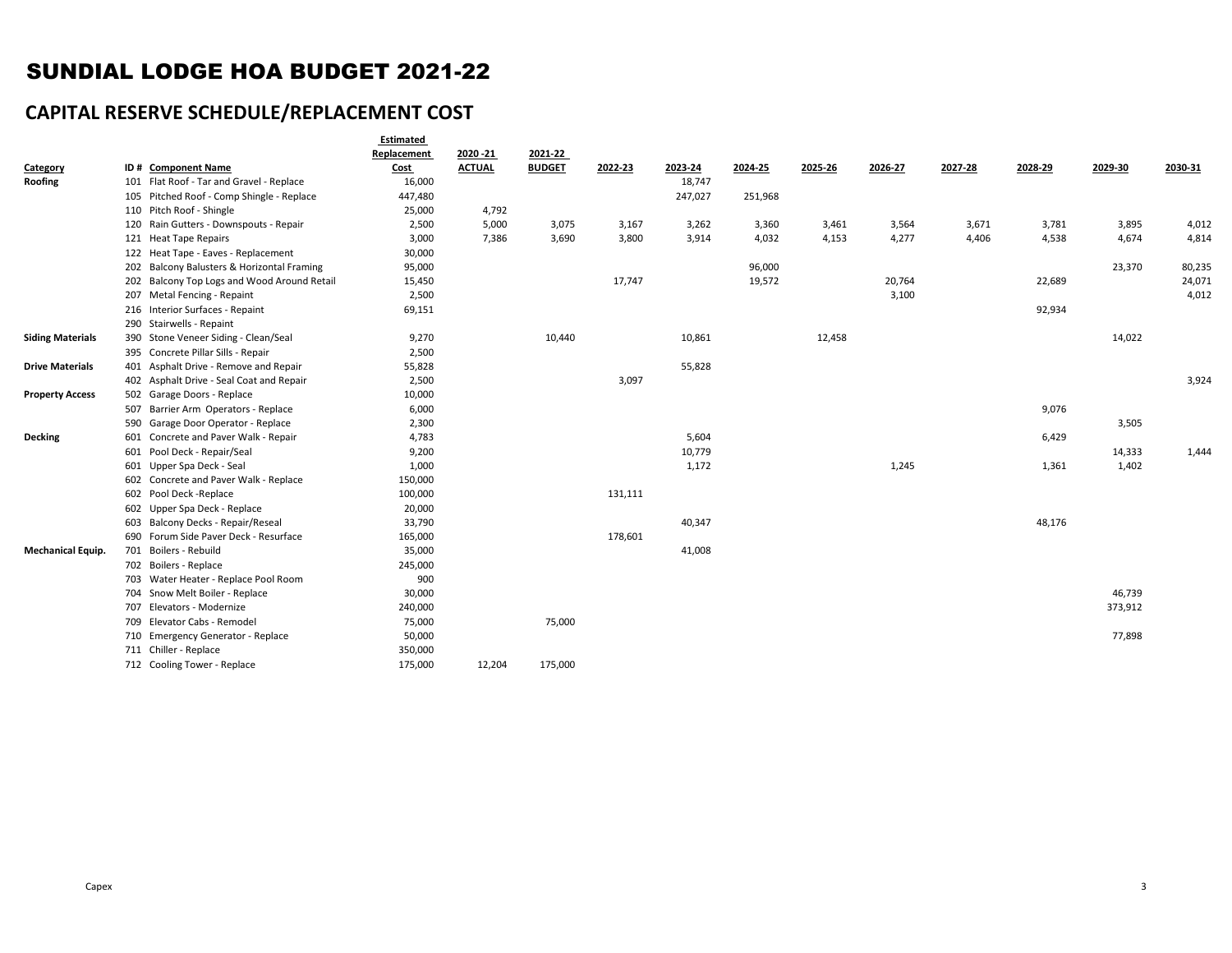# SUNDIAL LODGE HOA BUDGET 2021-22

# **CAPITAL RESERVE SCHEDULE/REPLACEMENT COST**

|             |                                                   | Estimated   |               |               |         |         |         |         |         |         |         |         |         |
|-------------|---------------------------------------------------|-------------|---------------|---------------|---------|---------|---------|---------|---------|---------|---------|---------|---------|
|             |                                                   | Replacement | 2020 - 21     | 2021-22       |         |         |         |         |         |         |         |         |         |
| Category    | ID# Component Name                                | <b>Cost</b> | <b>ACTUAL</b> | <b>BUDGET</b> | 2022-23 | 2023-24 | 2024-25 | 2025-26 | 2026-27 | 2027-28 | 2028-29 | 2029-30 | 2030-31 |
|             | 713 Building Automation System - Replace          | 75,000      | 64,576        |               |         |         |         |         |         |         |         |         |         |
|             | 715 Boiler and Chiller Pumps - Replace            | 50,923      | 55,424        |               |         |         |         |         |         |         |         |         |         |
|             | 715 Water Pumps - Replace                         | 35,000      | 36,200        |               |         |         |         |         |         |         |         |         |         |
|             | 716 Pressure Reducing Valves - Replace            | 48,000      |               |               |         |         |         |         |         |         |         | 74,003  |         |
|             | 717 Suspended Heaters - Replace                   | 40,000      | 2,087         |               |         |         |         |         |         |         |         |         |         |
|             | 790 Air Handlers - Replace                        | 180,000     |               |               |         |         |         |         |         |         |         |         | 280,434 |
|             | 790 CO Sensors - Replace                          | 3,389       |               |               |         |         | 8,735   |         |         |         |         |         |         |
|             | 790 Expansion Tanks - Replace                     | 12,000      |               |               |         |         | 16,127  |         |         |         |         |         |         |
|             | 790 Fan Coil Units - Replace (500)                | 40,000      | 2,945         | 14,700        |         | 46,866  |         |         |         |         |         |         |         |
|             | 790 Flat-Plate Heat Exchanger- Boiler - Replace   | 23,000      |               |               |         |         |         |         |         |         |         |         |         |
|             | 790 Flat-Plate Heat Exchanger - Chiller - Replace | 91,334      |               |               |         | 91,334  |         |         |         |         |         |         |         |
|             | 790 Hot Water Storage Tanks - Replace             | 40,000      |               |               |         |         |         |         |         |         |         |         |         |
|             | 790 Tube Heat Exchangers -Boiler - Replace        | 22,000      |               |               |         |         |         |         |         |         |         | 34,275  |         |
|             | 790 Variable Frequency Drive - Replace            | 27,810      |               |               |         |         |         |         |         |         |         |         | 43,327  |
| Life/Safety | 901 Fire Protection System - Renovate             | 112,000     |               |               | 55,000  |         |         |         |         |         |         |         |         |
| Fencing     | 1001 Wood Fencing - Replace                       | 10,000      |               |               |         |         |         |         |         |         |         |         |         |
|             | 1002 Metal Fencing - Replace                      | 12,000      |               |               |         |         |         |         |         |         |         | 18,696  |         |
|             | Chain Fence for Garbage Area                      |             |               |               |         |         |         |         |         |         |         |         |         |
| Pool/Spa    | 1101 Pool - Resurface                             | 13,400      |               |               |         |         |         |         | 21,386  |         |         |         |         |
|             | 1102 Lower Spa - Resurface                        | 5,000       |               |               |         |         |         |         |         |         |         |         | 8,425   |
|             | 1102 Upper Spas - Resurface                       | 8,000       |               |               |         |         |         |         |         |         |         | 7,198   |         |
|             | 1104 Pool and Spa Heaters - Replace               | 14,853      |               |               |         |         |         |         |         |         | 21,176  |         |         |
|             | 1105 Spa Heaters - Replace                        | 8,000       |               |               |         |         |         |         |         |         |         |         |         |
|             | 1107 Pool and Spa Filters - Replace               | 2,546       |               |               |         |         |         |         |         |         | 3,630   |         |         |
|             | 1108 Spa Filters - Replace                        | 3,000       |               |               |         |         |         |         |         |         |         |         |         |
|             | 1110 Spa Pumps - Replace                          | 6,000       |               |               |         | 7,030   |         |         |         |         |         |         |         |
|             | 1110 Pool and Spa Pumps - Replace                 | 3,600       |               |               |         |         |         |         |         |         |         |         |         |
|             | 1111 Chemical Controller Systems - Replace        | 16,000      |               |               |         |         |         |         |         |         |         | 24,927  |         |
|             | 1121 Lower Pool Furniture - Replace               | 21,250      |               | 30,000        |         |         |         |         |         |         |         |         |         |
|             | 1121 Upper Pool Furniture - Replace               | 8,000       |               | 9,009         |         |         |         |         |         |         |         |         |         |
|             | 1190 Pool and Spa Lifts - Replace                 | 28,000      |               |               |         |         |         |         |         |         | 43,109  |         |         |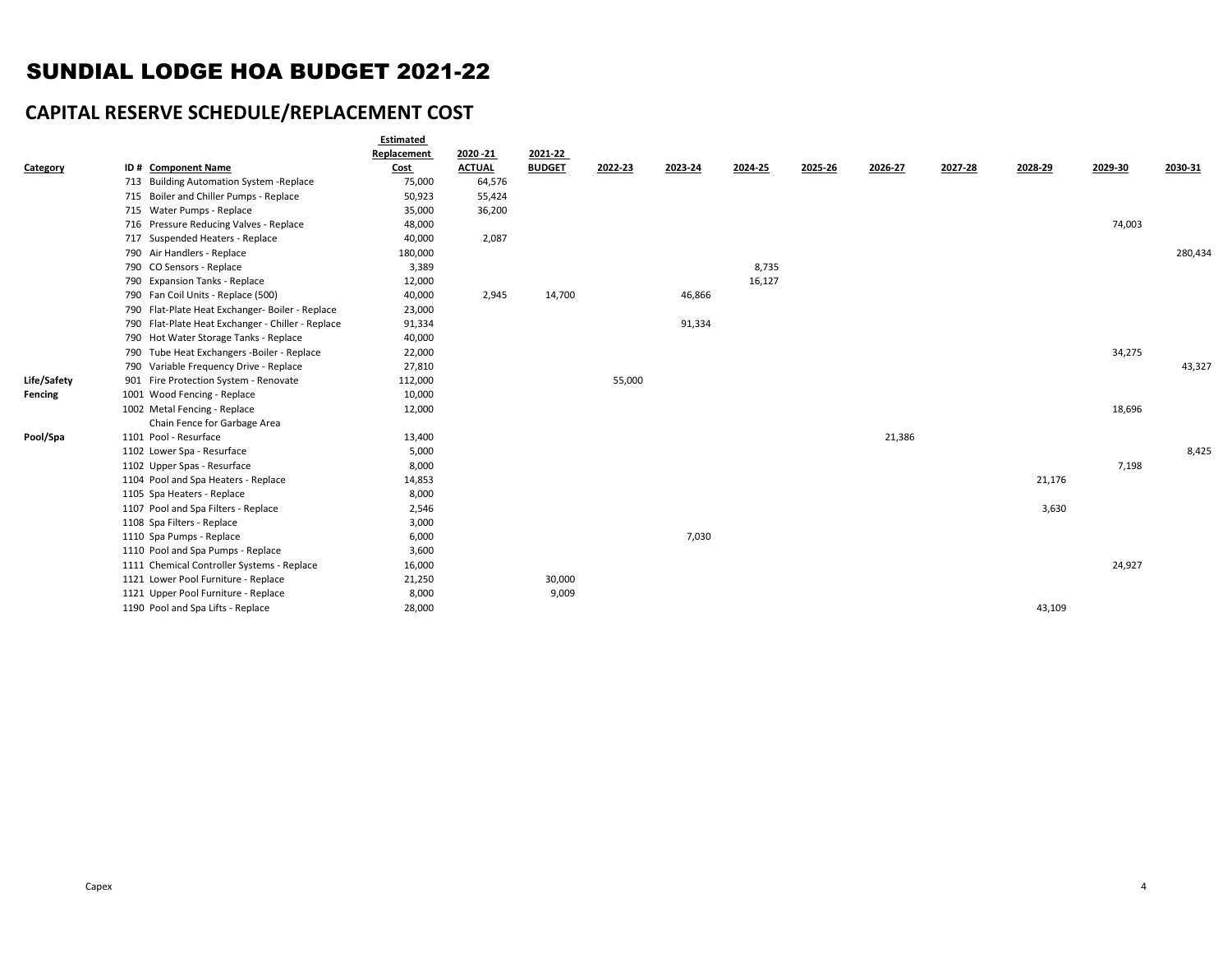# SUNDIAL LODGE HOA BUDGET 2021-22

# **CAPITAL RESERVE SCHEDULE/REPLACEMENT COST**

|                         |                                                       | Estimated                |               |               |           |            |                          |           |            |           |            |            |            |
|-------------------------|-------------------------------------------------------|--------------------------|---------------|---------------|-----------|------------|--------------------------|-----------|------------|-----------|------------|------------|------------|
|                         |                                                       | Replacement              | 2020 - 21     | 2021-22       |           |            |                          |           |            |           |            |            |            |
| Category                | ID# Component Name                                    | <b>Cost</b>              | <b>ACTUAL</b> | <b>BUDGET</b> | 2022-23   | 2023-24    | 2024-25                  | 2025-26   | 2026-27    | 2027-28   | 2028-29    | 2029-30    | 2030-31    |
|                         | Recreation Equipmer 1304 Drinking Fountain - Replace  | 1,400                    |               |               |           |            |                          |           |            |           |            |            |            |
|                         | 1305 Barbeque Grill Stations                          | 4,000                    |               |               |           |            | 4,704                    |           |            |           |            |            |            |
|                         | 1308 Trash Receptacles - Replace                      | 4,000                    |               |               |           |            |                          |           |            |           | 6,353      |            |            |
| <b>Interiors</b>        | 1401 Commercial Laundry Equipment - Replace           | 57,005                   |               |               |           |            |                          |           |            |           |            |            |            |
|                         | 1405 Furniture - Replace                              | 45,000                   |               |               | 57,005    |            |                          |           |            |           |            |            |            |
|                         | 1406 Fitness Equipment                                | 10,000                   |               |               |           |            |                          |           |            |           |            |            |            |
|                         | 1407 Cardio Equipment - Replace                       | 18,000                   |               |               |           | 19,102     |                          |           |            |           |            |            |            |
|                         | 1413 Large Building B Restrooms - Remodel             | 8,000                    |               |               |           |            |                          | 9,009     |            |           |            |            |            |
|                         | 1413 Lower Pool Restroom - Remodel                    | 3,000                    |               |               |           |            |                          | 3,378     |            |           |            |            |            |
|                         | 1413 Small Building B Restrooms - Remodel             | 5,000                    |               |               |           |            |                          | 5,631     |            |           |            |            |            |
|                         | 1420 Luggage Carts - Replace                          | 6,000                    |               |               |           |            |                          |           |            |           |            |            |            |
|                         | 1490 Automatic Door Openers - Replace                 | 3,500                    |               |               | 4,020     |            |                          |           |            |           |            |            |            |
|                         | 1490 Ice Machine - 2013 - Replace                     | 6,000                    |               |               |           |            |                          |           |            |           |            |            |            |
|                         | 1490 Ice Machine - Old - Replace                      | 6,000                    |               |               |           |            |                          |           |            |           |            |            |            |
|                         | 1493 Building Signage - Replace                       | 15,000                   |               |               | 7,500     |            |                          |           |            |           |            |            |            |
| <b>Flooring</b>         | 1501 Carpeting - Replace                              | 82,000                   |               |               |           |            |                          |           | 105,161    |           |            |            |            |
| Landscaping             | 1890 Side Garden Area - Waterproof                    | 112,000                  |               |               |           |            |                          |           | 150,687    |           |            |            |            |
| <b>Special Projects</b> | Standalone TV System                                  | 20,000                   |               |               |           |            |                          |           |            |           |            |            |            |
|                         | <b>Holiday Lights</b>                                 | 6,200                    | 6,051         |               |           | 6,400      |                          |           |            |           |            |            |            |
|                         | Elevator buttons                                      | $\sim$                   | 13,740        |               |           |            |                          |           |            |           |            |            |            |
|                         | Unplanned Capital Budget Items                        | 25,000                   | 45,624        |               |           |            |                          |           |            |           |            |            |            |
|                         | Exit doors hardware - replace                         | $\overline{\phantom{a}}$ | 6,546         |               |           |            |                          |           |            |           |            |            |            |
|                         | <b>Budget Capital Expenditures</b>                    | 4,552,362                | 262,575       | 320,914       | 461,049   | 609,282    | 404,498                  | 38,090    | 310,184    | 8,077     | 263,252    | 722,849    | 454,698    |
|                         |                                                       |                          |               |               |           |            |                          |           |            |           |            |            |            |
|                         | Anticipated Beginning Capital Balance                 |                          | 750,965       | 853,621       | 917,288   | 852,358    | 651,079                  | 666,824   | 1,061,583  | 1,197,235 | 1,648,368  | 1,858,103  | 1,622,430  |
|                         | Actual / Budgeted Reserve Placement                   |                          | 373,380       | 384,581       | 396,119   | 408,002    | 420,242                  | 432,850   | 445,835    | 459,210   | 472,987    | 487,176    | 501,791    |
|                         | Net Income elected to be transferred to reserve       |                          | (8, 150)      | $\sim$        | $\sim$    | $\sim$     | $\overline{\phantom{a}}$ | $\sim$    | $\sim$     | $\sim$    | $\sim$     | $\sim$     |            |
|                         | Budgeted Capital Expenses (from above)                |                          | (262, 575)    | (320, 914)    | (461,049) | (609, 282) | (404, 498)               | (38,090)  | (310, 184) | (8,077)   | (263, 252) | (722, 849) | (454, 698) |
|                         | Anticipated Ending Capital Balance                    |                          | 853,621       | 917,288       | 852,358   | 651,079    | 666,824                  | 1,061,583 | 1,197,235  | 1,648,368 | 1,858,103  | 1,622,430  | 1,669,523  |
|                         | Reserve Study Fully Funded Balance                    |                          | 2,239,328     | 2,288,237     | 2,627,331 | 2,754,686  | 2,736,568                | 2,240,911 | 2,511,015  | 2,836,508 | 3,221,842  | 3,427,327  | 2,687,553  |
|                         | Percent Funded by the HOA - Beginning Capital Balance |                          | 33.5%         | 37.3%         | 34.9%     | 30.9%      | 23.8%                    | 29.8%     | 42.3%      | 42.2%     | 51.2%      | 54.2%      | 60.4%      |
|                         | Percent Funded by the HOA - Ending Capital Balance    |                          | 38.1%         | 40.1%         | 32.4%     | 23.6%      | 24.4%                    | 47.4%     | 47.7%      | 58.1%     | 57.7%      | 47.3%      | 62.1%      |
|                         |                                                       |                          |               |               |           |            |                          |           |            |           |            |            |            |